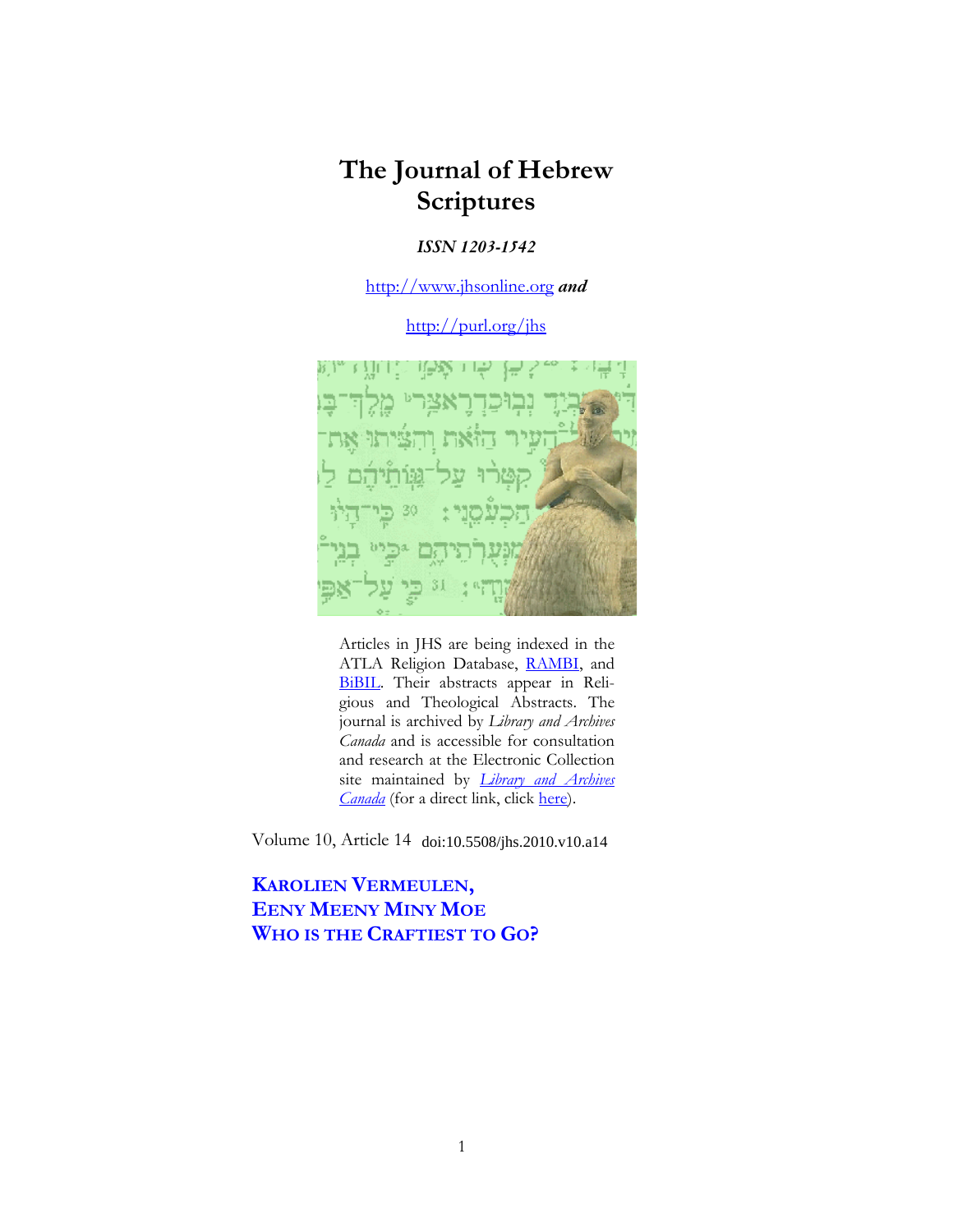# **EENY MEENY MINY MOE WHO IS THE CRAFTIEST TO GO?**

## KAROLIEN VERMEULEN GHENT UNIVERSITY

The snake was the snake –

No more; and yet not less than those he tempted,

In nature being earth also – *more* in *wisdom*,

Since he could overcome them, and foreknow

The knowledge fatal to their narrow joys.<sup>[1](#page-1-0)</sup>

According to the opening of Genesis 3, the snake is the craftiest being among all living creatures made by God.[2](#page-1-1) Nevertheless, the whole eating-of-the-forbidden-fruit act cannot be hidden and results in a fitting punishment for all three players involved: the snake, the woman, and the man.[3](#page-1-2) In this article, I will concentrate on the curse addressed to the snake as it occurs in Gen 3:15b. I will argue that the lexical and grammatical ambiguity, which has caused commentators to keep on revisiting the passage, forms a linguisticliterary answer of the divine character to the serpent's cunningness. First, I will focus on the traditional renderings and the recognized difficulties in the verse. I will continue elaborating on the ambiguities and suggest other readings, based on thematic and verbal parallels elsewhere in the Hebrew Bible. In conclusion, I will suggest a possible narratological function of the double tongue.

#### **TRADITIONAL RENDERING AND DIFFICULTIES**

The traditional rendering of הוא ישופך ראש ואתה reflects this interpretation:

He (=son of Woman) shall bruise you (= snake) on behalf of the head

<span id="page-1-0"></span><sup>1</sup> Harding Grant (ed), *Lord Byron's Cain, a Mystery, with Notes* (London: William Crofts, 1830), 115.

<span id="page-1-1"></span> $^2$ והנחש היה ערום מכל חית השדה אשר עשה יהוה "and the snake was the craftiest among all living beings of the field that LORD God had made" (Gen 3:1).

<span id="page-1-2"></span><sup>3</sup> Gen 3:14–19. On this cf. Beverly Stratton, *Out of Eden*. *Reading, Rhe*toric and Ideology in Genesis 2-3 (JSOTSup, 208; Sheffield: Sheffield Academic Press, 1995), 140–45.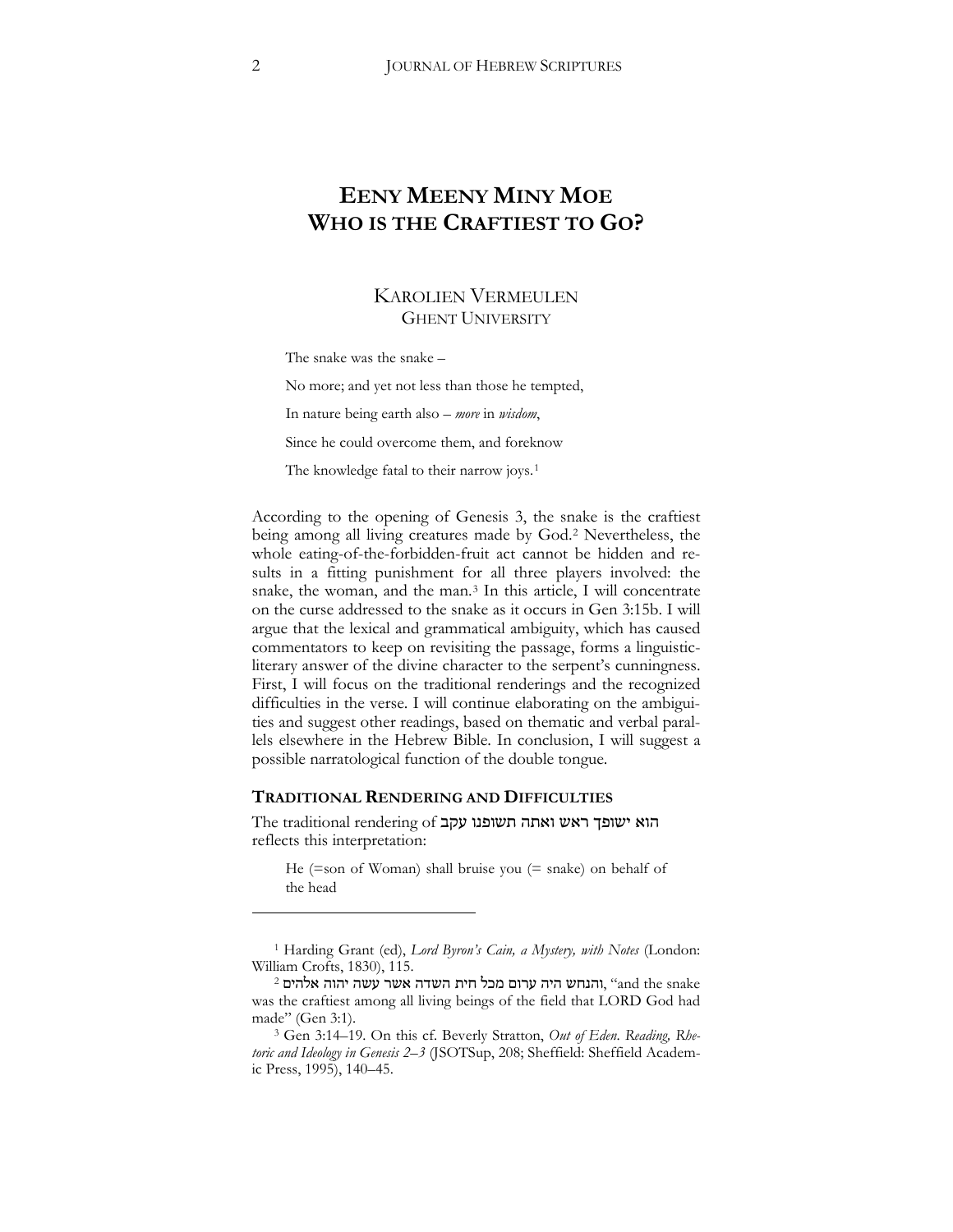And you (=snake) shall bruise him (=son of Woman) on be-half of the heel.<sup>[4](#page-2-0)</sup>

The relative accusative is in most translations less explicitly expressed. [5](#page-2-1) The verse reads as such:

He shall bruise your head

And you shall bruise his heel.[6](#page-2-2)

Based on these translations, the innocent reader would think of it as very structured and straightforward recognizing in it both repetition and a perfect parallelism. However, the reader has been lead astray. Neither semantics nor structure is self-evident.

The lexical ambiguity lies in the polysemy of the words  $\eta$  $\upsilon$ , ראש, and עקב. The verb שוף has been discussed at length.<sup>[7](#page-2-3)</sup> It can mean 'to hurt' or 'to bruise,' but also 'to watch' or 'to guard,' 'to threaten' or 'to hiss.'[8](#page-2-4) All of these meanings make sense in the given context. The few other attestations of the root in Ps 139:11 and Job 9:17 are not helpful in clarifying the meaning in Genesis as they are of an obscure poetic nature. In Psalms, the clause  $\pi$ אך חשך '16#<' is mostly understood as "surely darkness will conceal me." The Job passage בשערה ישופני is even more problematic, since one does not agree upon the meaning of the word preceding the verb, being 'storm wind' or 'hair.' Yet, in this case5#< is understood as 'to bruise' or 'to crush.' Scholars have brought in other cognate roots, such as **שֹאף** ('to gasp'), **שפה** ('to crush'), and **('**to hiss like a snake'), in order to elucidate the meaning.<sup>9</sup> The result, how-

<span id="page-2-0"></span><sup>&</sup>lt;sup>4</sup> A similar translation with a repeated verb and a separate rendering of object and additional accusative can be found in the French *Bible de Jérusalem* (1956), the Dutch *Statenvertaling* (1637), and the English Literal Translation by Young (1826/1898).

<sup>5</sup> GCK §117 ll, 372.

<span id="page-2-2"></span><span id="page-2-1"></span><sup>6</sup> As in a variety of translations, such as the King James Version (1611/1769), the Jewish Publication Society Tanakh (1985), the New American Standard Bible (1995), and the English Standard Version (2001).

<span id="page-2-3"></span><sup>7</sup> Robert Hayward, "Guarding Head and Heel: Observations on Septuagint Genesis 3:15," Jeremy Corley and Vincent Skemp (eds), *Studies in the Greek Bible: essays in honor of Francis T. Gignac* (CBQMS, 44] Washington, DC: The Catholic Biblical Association of America, 2008), 17–34 (17–29); Knut Holter, "The Serpent in Eden as a Symbol of Israel's Political Enemies," *SJOT* 4 (1990): 106–112 (109); James Charlesworth, *The Good and Evil Serpent* (New Haven/London: Yale University Press, 2010), 301-02; Bruce Waltke and Cathi Fredricks, *Genesis*. *A Commentary* (Grand Rapids, Mich.: Zondervan, 2001), 94; Gordon Wenham, Genesis 1-15 (Nashville, Tenn.: Thomas Nelson, 1987), 48] Robert Alter, *Genesis. Translation and Commentary* (New York/London: W. W. Norton & Company, 1996), 13.

 $8$  HALOT, 9461, s.v. שוף.

<span id="page-2-5"></span><span id="page-2-4"></span><sup>&</sup>lt;sup>9</sup> Hayward, "Guarding Head and Heel," 24, 29; Holter, "The Serpent in Eden," 109.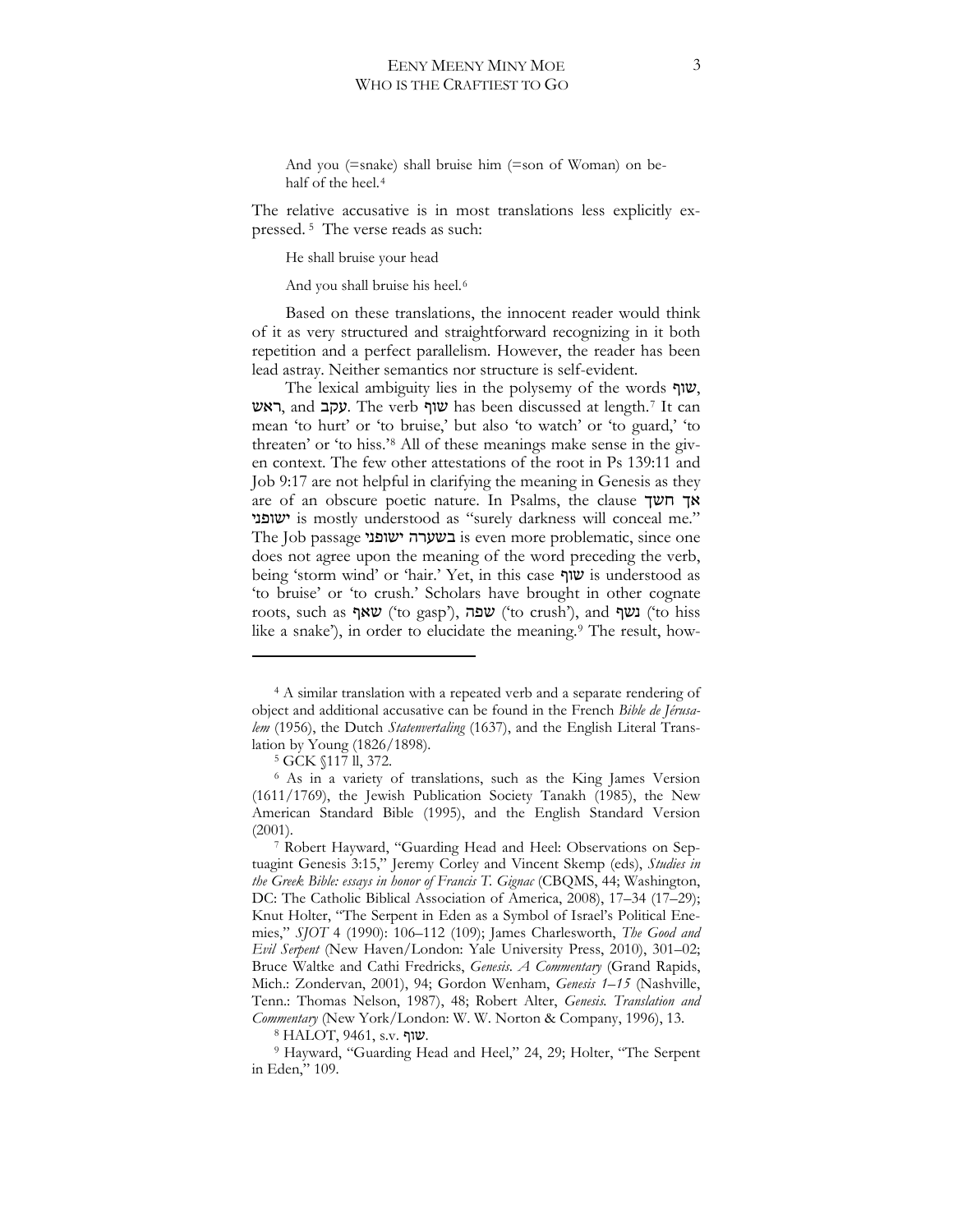ever, is a range of possible meanings—one more likely than the other—without much clarification. The confusion is also reflected in translations of the verse, in which disambiguation necessarily has to take place and consequently changes the original message.[10](#page-3-0)

The words  $\nabla \times \mathbf{z}$  and  $\nabla \times \mathbf{z}$  are ambiguous as well. The former refers not only to the head and head-like positions; it can be read as its homonym ראש 'venom', 'poison.'<sup>11</sup> This meaning occurs at several places in the Hebrew Bible, such as Deut 32:32–33, Deut 29:17, and Jer 8:14. In Deut 32:33 poison and serpent are even mentioned in one breath: המת תנינם יינם וראש פתנים בחנים בחודה ו-[12](#page-3-2) In Targum Onkelos, the word  $\forall x \in \mathbb{R}$  has been taken as 'beginning,' connecting the serpent with the opening of the creation story, i.e., בראשית. By analogy, בקב stands for the end, probably referring to Messianic times. Philo subscribes to this temporal reading of the verse as well.[13](#page-3-3)

The term  $\psi$ is well known as 'heel.' The most famous example occurs in the book of Genesis itself, when the prototypical trickster, one of the sons of Woman, enters the stage: Jacob. The word is explored twice in the story: once in connection with him holding the heel (93) of his older brother Esau (Gen 25:26) and once when he grasps the same heel (עקב) in a more figurative way (= cheats) by taking Esau's blessing deceitfully (Gen 27:36).[14](#page-3-4) Thus, 93 also means 'crafty hearted,' 'cunning.'[15](#page-3-5) This meaning is at-

11 HALOT, 8602-5, s.v. ראש.

<span id="page-3-0"></span><sup>10</sup> Delabastita, Dirk, *Traductio. Essays on Punning and Translation* (Manchester: St. Jerome Publishing, 1997); Delabastita, Dirk, "Wordplay as a Translation Problem: A Linguistic Perspective," Harald Kittel et al., (eds), *Übersetzung: ein internationales Handbuch zur Übersetzungsforschung - Translation: An International Encyclopedia of Translation studies* - *Traduction: Encyclopédie internationale de la recherche sur la traduction* Vol. 1 (Handbücher zur Sprachund Kommunikationswissenschaft, 26; Berlin/New York: de Gruyter, 2004), 600–606. Translations that hint at the different meanings of the root are LXX (3rd-2nd c. BCE), Vulgate (5th c. CE), *La Bible de Jérusalem* (1956), and *Naardense Bijbel* (2004).

<span id="page-3-2"></span><span id="page-3-1"></span><sup>&</sup>lt;sup>12</sup> "The poison of serpent dragons is their wine, and the cruel venom of asps."

<span id="page-3-3"></span>הוא יהי דכיר נטר לך מאד עבדת ליה מלקדמין ואת תהי נטר ליה לסופה 13, "He will be remembering to keep (in memory) what you did to him from the beginning; and you shall be guarding/observing/keeping him to/for the end" (*Tg. Onq.* Gen 3:15b; variant reading: **בסופא** "in the end"). See also Philo, *Leg.* 3. 188–189. Hayward notices that there is a close sound and form resemblance between the Hebrew word and the Aramaic  $\gamma$ ('end', 'future', but also 'heel') (Hayward, "Guarding Head and Heel," 24 n. 23).

<span id="page-3-5"></span><span id="page-3-4"></span><sup>&</sup>lt;sup>14</sup> Hayward, "Guarding Head and Heel," 27; Scott Noegel, "Drinking Feasts and Deceptive Feats: Jacob and Laban's Double Talk," Scott Noegel (ed.), *Puns and Pundits: Wordplay in the Hebrew Bible and Ancient Near Eastern Literature* (Bethesda, Md.: CDL Press, 2000), 163–180.

<sup>15</sup> This requires a slightly different vocalization, namely 9 4 instead of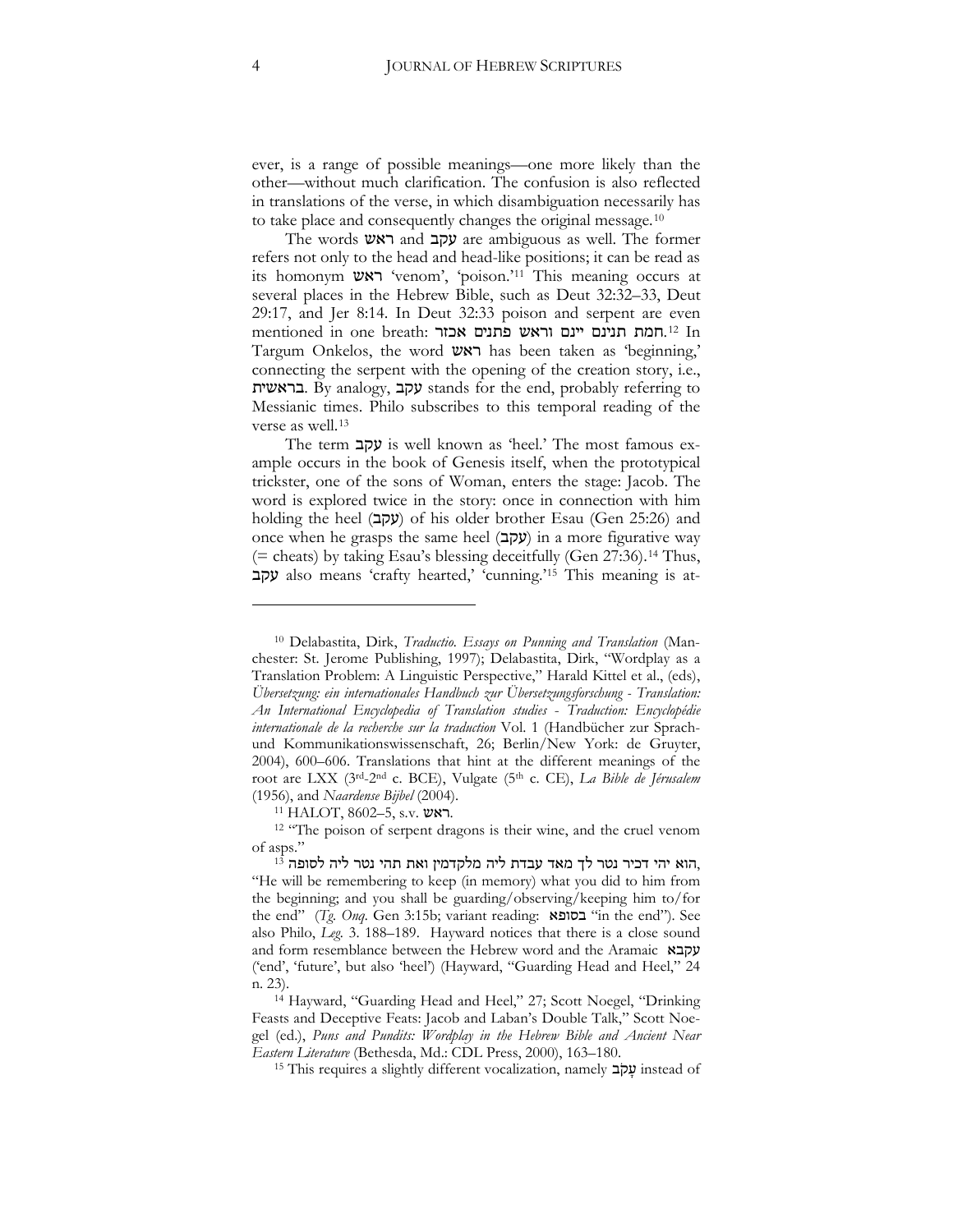tested in Jer 17:9, "deceitful is the heart above all," as well as in its nominal form!93, meaning "craftiness" in 2 Kgs 10:19 and, as already pointed out, in its verbal form in Gen 27:36.[16](#page-4-0)

On top of the lexical ambiguity, the grammar is obscure. First of all, there is the question on the role of the words עקב. They have been taken as relative accusatives specifying the place of bruising.[17](#page-4-1) Another possible syntactical function is that of apposition and vocative. While Hebrew grammar does not distinguish between them,[18](#page-4-2) the meaning does slightly differ. The apposition specifies either object or subject of the phrase, whereas the vocative directly addresses either one of them.[19](#page-4-3)

Secondly, when accepting the parallelism, ambiguity remains in determining the antecedent. The apposition or vocative can refer to words in the same position in both halves of the verse.

He shall bruise *you*, (O) *poisonous one*

And you shall bruise *him*, (O) *crafty one*.

Both poisonous and crafty describe the objects of the verb: you and him.

The opposite can be argued as well—the appositions do not relate to parallel positioned words. Thus, in part one, poisonous could be connected with the object 'you,' whereas in the second part it refers to the subject 'you.' In both cases, the apposition/vocative addresses the snake.

He will bite *you*, O *poisonous one*

<sup>17</sup> See note 5.

-

<span id="page-4-2"></span><span id="page-4-1"></span><sup>18</sup> GCK §126 e and f, 405. Gesenius points out that vocatives can both occur with and without article. He also notes that all vocatives are in

 <sup>9 4</sup>. Since the text was primarily consonantal and the consonants are also dominant on the visual level, the paronomasia remains strong enough.

<span id="page-4-0"></span> $^{16}$  עקב הלב מכל ואנש הוא מי ידענו, "Crafty is the heart above all, and sick is it; who can understand it?" (Jer 17:9); ועתה כל נביאי הבעל כל עבדיו וכל כהניו קראו אלי איש אל יפקד כי זבח גדול לי לבעל כל אשר יפקד לא יחיה ויהוא עשה בעקבה למען האביד את עבדי הבעל, "And now, all prophets of Baal, all his servants and all his priests, call them to me, let no one fail to come, for I have a big sacrifice for Baal. Whoever fails to come, will not live. And Jehu was acting with craftiness, in order to make disappear the servants of Baal" (2 Kgs 10:19); ויאמר הכי קרא שמו יעקב ויעקבני זה פעמים את בכרתי לקח והנה עתה לקח ברכתי, "And he said: 'Is his name not rightly called Jacob (Deceiver/Heel Grasper) for he has deceived me/attacked my heel twice. My firstborn right he has taken, and behold, now he has taken my blessing" (Gen 27:36).

<span id="page-4-3"></span>essence appositions.<br><sup>19</sup> For vocative: GCK §126 e and f, 405. For apposition: GCK §130 e and §131, 422–23. In Ex 7:11, another example of an apposition to a personal pronoun occurs: ויעשו גם הם חרטמי מצרים בלהטיהם כן, "And they, the magicians of Egypt, did also the same by their mysteries."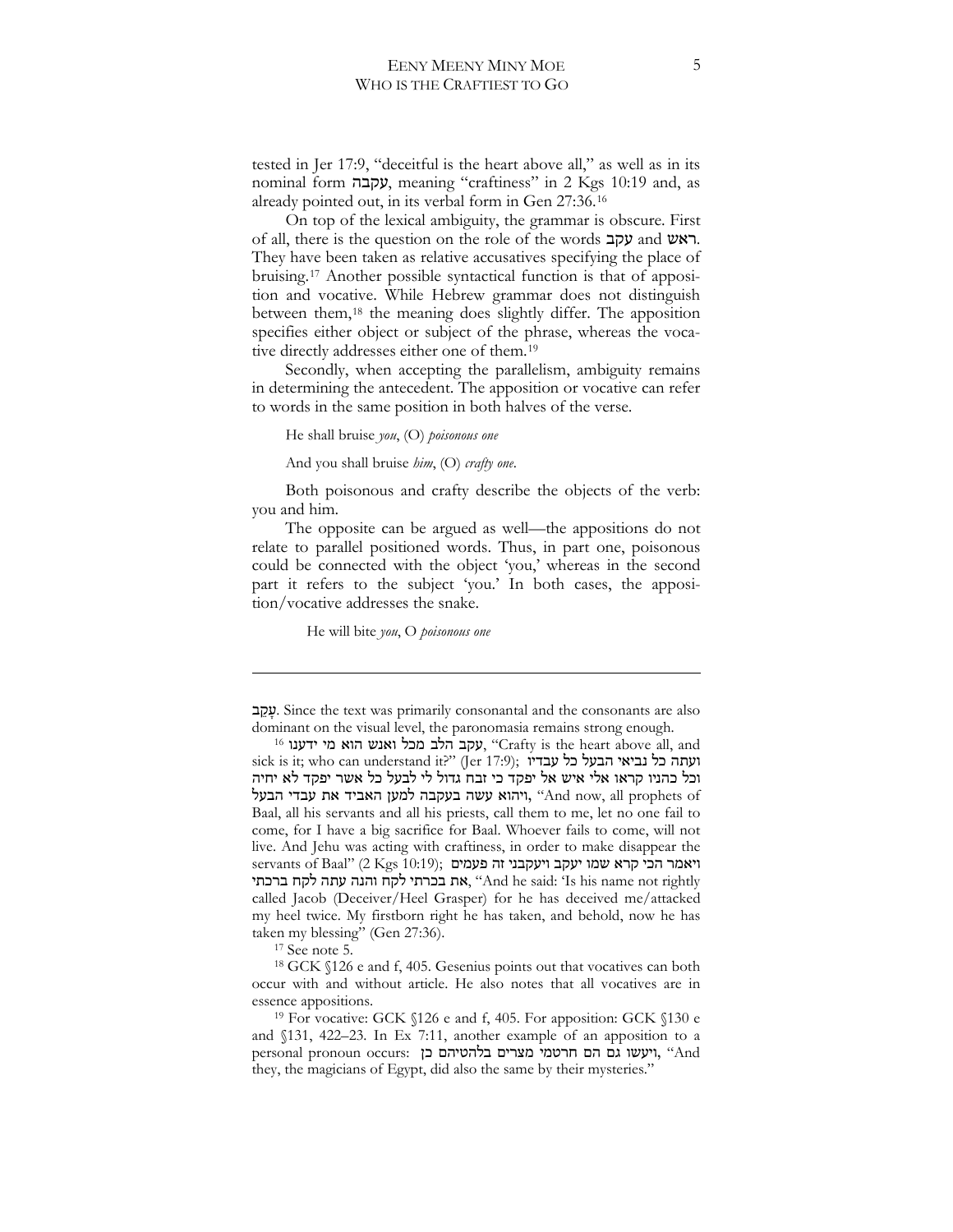And *you* will boot him, O *crafty one. [20](#page-5-0)*

#### **A READING BASED ON AMBIGUITY**

Taking into account the fivefold ambiguity, the traditional rendering becomes questionable. The following represents a new reading, ambiguity included.

He shall bruise/watch/threaten/hiss you

on behalf of the head/(O) poisonous one

you shall bruise/watch/threaten/hiss him

on behalf of the heel/(O) crafty one.

By incorporating the possibilities for structure and lexicon, the English translation gets a flavor of obscurity as well. The interpretation process slows down because of the many lexical and grammatical options of which none has been marked or preselected.[21](#page-5-1)

In what follows, I will discuss the newly introduced readings more in detail, using the grammatical ambiguity of full parallelism versus partial parallelism as main division.

#### *FULL PARALLELISM*

 $\overline{a}$ 

He shall bruise/watch/threaten/hiss *you (O) poisonous one*

You shall bruise/watch/threaten/hiss *him (O) crafty one.*

If one interprets in favor of the parallelism and thus connects the appositions with the objects of the sentences, 'poisonous' becomes a nickname for the snake, 'crafty' an epithet for the son of Woman. Poison is easily associated with serpents and therefore almost self explanatory. According to Josephus, it is at this very moment that the snake becomes poisonous as if before he was not: ἀφείλετο δὲ καὶ τὸν ὄφιν τὴν φωνὴν ὀργισθεὶς ἐπὶ τῆ κακοηθεία τῆ πρὸς τὸν Ἄδαμον καὶ ἰὸν ἐντίθησιν ὑπὸ τὴν γλῶτταν αὐτῷ πολέμιον ἀποδείξας ἀνθρώποις.<sup>[22](#page-5-2)</sup>

<span id="page-5-0"></span><sup>&</sup>lt;sup>20</sup> I have adopted here Robert Alter's rendering of the verb  $\mathbf{w}$ . He recognizes the different meanings at play and keeps the Hebrew sound connection through alliteration (Alter, *Genesis*, 13).

<span id="page-5-1"></span><sup>&</sup>lt;sup>21</sup> For ambiguity and its implications for the interpretation process see Merill Garrett, "Does Ambiguity Complicate the Perception of Sentences?" Giovanni d'Arcais, and Willem Levelt (eds), *Advances in Psycholinguistics. Research Papers Presented at the Bressanone Conference on Psycholinguistics, July 1969* (Amsterdam/London: North-Holland Publishing Company, 1970), 48–60.

<span id="page-5-2"></span><sup>22</sup> Josephus, *Ant*. 1.50: "He also deprived the snake of speech, angry because of his malice towards the Man, and he inserted poison under his tongue, and made him an enemy to men." Also found in Tg. Ps.-J. Gen 3:14 and *Pirqe R. El.* 14:3.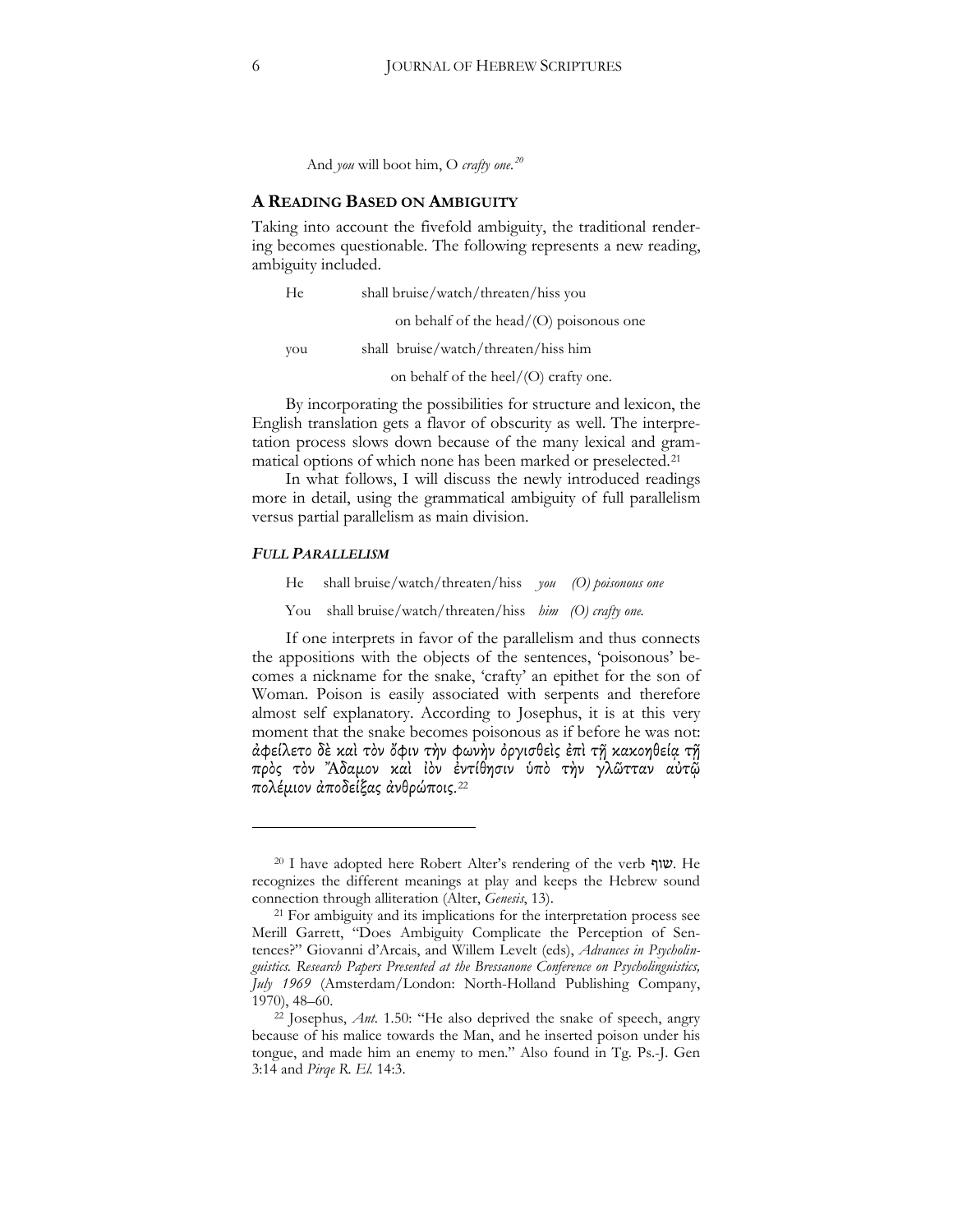In the second line of the parallelism, humans become connected with craftiness. They figured out the advantages of eating from the tree. This is the first proof of shrewdness or, as Carol Meyer has put it: "Hence the woman's dialogue with the prudent reptile should be considered not a blot on her character but rather a comment on her intellect."[23](#page-6-0) Afterwards the couple realized that their violation of the rules might arouse problems, which causes them to hide, another well thought act.[24](#page-6-1)

A reading of 93 as 'crafty' and in a derived meaning even as 'liar' or 'deceiver' also occurs later on in the Bible, for which I again refer to the Jacob cycle. In Genesis 25 through 27 Jacob reveals himself as a true trickster, misleading first his elder brother by taking away his birthright (Gen 25:31–34) and later on his blind father by pretending to be Esau in order to be blessed by Isaac (Gen 27:36). Notice the obvious and well chosen play upon the relation between the different meanings of the root. This generates, besides the first name aetiology 'Jacob, the heel grasper,' a second one: 'Jacob, the trickster.['25](#page-6-2) The double meaning lives on at several other places, such as Gen 49:19, Ps 41:10, and Hos 12:4.[26](#page-6-3)

Moreover, in this particular story, the term 'crafty' should ring a bell.[27](#page-6-4) At the moment the snake comes into play, it is described as ערום מכל חיית השדה "the craftiest one of all living beings of the

<span id="page-6-0"></span><sup>23</sup> Carol Meyers, *Discovering Eve: Ancient Israelite Women in Context* (New York: Oxford University Press, 1988), 92. A positive evaluation of the woman in Genesis 2–3, and in general in biblical interpretation, has been introduced by Phyllis Trible. See Phyllis Trible, "Depatriarchalizing in Biblical Interpretation," *JAAR* 41 (1973), 30–48, esp. 35–42] Phyllis Trible, *God and the Rhetoric of Sexuality* (Philadelphia: Fortress Press, 1978), 72– 113, esp. 110–11.

<sup>24</sup> Stratton, *Out of Eden*, 161–62.

<sup>25</sup> See note 14.

<span id="page-6-3"></span><span id="page-6-2"></span><span id="page-6-1"></span><sup>&</sup>lt;sup>26</sup> גד דגוד ידודנו והוא יגד עקב, "Gad raiders will raid him, and he will raid at their heels/at (the) last/deceitfully" (Gen 49:19); גם איש שלומי אשר בטחתי בו אוכל לחמי הגדיל עלי עקב, "Even my ally, whom I trusted, he who eats my bread, he has lifted up the heel against me" (Ps 41:10); בבטן עקב את אחיו ובאונו שרה את אלהים, "In the womb, he grasped the heel of his brother/he supplanted his brother, and in his adulthood he strove with God" (Hos 12:4).

<span id="page-6-4"></span><sup>&</sup>lt;sup>27</sup> On the ambiguity of  $\forall x$  see Gerda De Villiers, "Why on Earth? Genesis 2–3 and the Snake," *OTE* 20 (2007), 632–40 (638); Walter Moberly, "Did the Serpent Get It Right?" *JTS* 39 (1988), 1-27 (24-25); Ellen Van Wolde, *Words Become Worlds. Semantic Studies of Genesis 1–11* (Leiden: Brill, 1994), 6-9; John Sawyer, "The Image of God, the Wisdom of the Serpents and the Knowledge of Good and Evil," Paul Morris and Deborah Sawyer (eds), *A Walk in the Garden: Biblical, Iconographical and Literary Images of Eden* (JSOTSup, 136] Sheffield: JSOT Press, 1992), 64–73 (68– 69); Paul Kübel, "Ein Wortspiel in Genesis 3 und sein Hintergrund: Die "kluge" Schlange und die "nackten" Menschen," *BN* 93 (1998), 11–22 (17)] Wenham, *Genesis 1–15*, 72.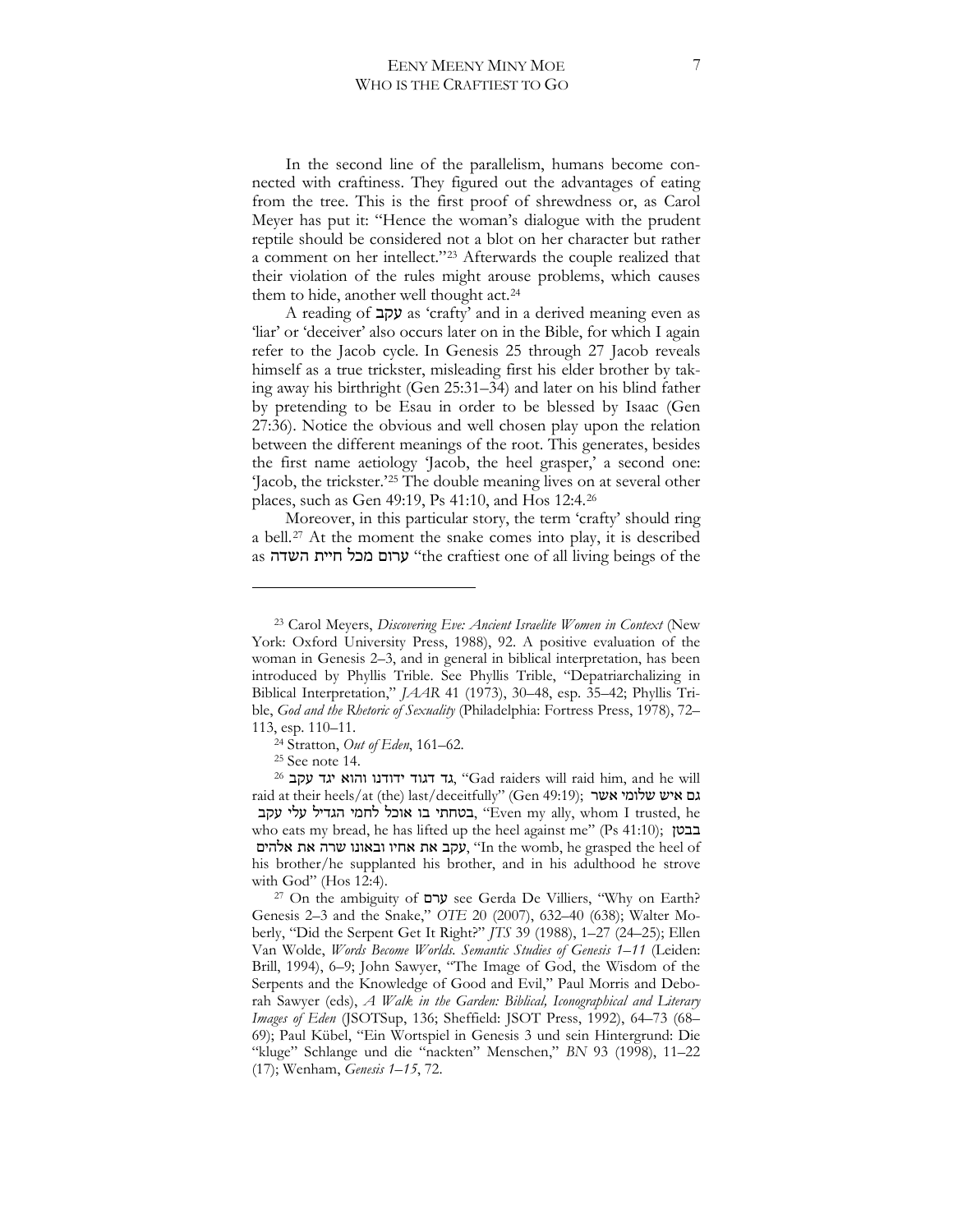field." The concept of shrewdness initially characterizes the snake. By using it for human offspring, a shift takes place. It might imply that mankind and snake became allies by sharing the same knowledge or that the quality would pass on from serpent to man. The former is supported by the fact that the three characters get along very well up until God manifests himself in the garden. He is the one spreading discord between serpent and mankind, as mentioned in verse 15: ואיבה אשית בינך ובין האשה ובין האשה בינך ובין לואיבה.<sup>[28](#page-7-0)</sup> It is exactly the word ערם that establishes a relation between snake and humans. While mankind was naked in Gen 2:25 and the snake crafty in Gen 3:1, this distinction disappears as the story progresses. Rabbinical sources already connected the nakedness of the first couple with the serpent: אלא ללמדך מאיזו סבה הנחש עליהם .[29](#page-7-1) Likewise, אותם ערומים ועוסקים בתשמיש לעין כל ונתאוה.39 Likewise, scholars as Sam Dragga and Ellen Van Wolde have picked up on the role of sexual knowledge in the story.[30](#page-7-2) Rashi noticed the odd conclusion in Gen 3:7 that man realized that he was naked. He comments: אף הסומה יודע כשהוא ערום אלא מהו וידעו כי געהוא בונת וותערטלו הימנה [31](#page-7-3) While choosing a figurative interpretation of  $\forall x$  is one option, it may be clear that man and woman also become part of a certain knowledge and craftiness which they obtain thanks to the  $y'$ cunning' snake.

Instead of sharing the power, it could also have shifted. The serpent, a symbol of life and rejuvenation—associated or motivated by the renewal of skin,<sup>32</sup> is promised a harsh time: eating dust, crawling on his belly, and always having to watch out for man.[33](#page-7-5) Each of these elements suggests a reduction of power and influence. The humans on the other hand might be in pain working and

<span id="page-7-0"></span><sup>28</sup> Gen 3:15: "Enmity I will place between you and the woman, and between your seed and her seed."

<span id="page-7-1"></span><sup>29</sup> "But it teaches you as a result of what plan the snake had upon them. He saw them naked and having intercourse before everyone's eye, and he desired her" (Rashi on the Torah Gen 3:1, *Gen. Rab.* 18.6). Ellen Van Wolde states that "the hypothesis the reader developed in the beginning on the basis of the iconic relation between ערומים, has been verified by the text," since serpent and humans correspond with each other in their nakedness, their awareness, and their knowledge of procreation (Van Wolde, *Words Become Worlds*, 9).

<span id="page-7-2"></span><sup>30</sup> Sam Dragga, "Genesis 2–3: A Story of Liberation," *JSOT* 55 (1992), 3-13 (4-5); Ellen Van Wolde, "A Reader-Oriented Exegesis Illustrated by a Study of the Serpent in Genesis 2–3," Chris Brekelmans and Johan Lust (eds), *Pentateuchal and Deuteronomistic Studies: Papers Read at the XIIIth IOSOT Congress, Leuven 1989* (BETL, 94] Leuven: Peeters, 1990), 11–21 (16).

<span id="page-7-3"></span><sup>&</sup>lt;sup>31</sup> "Even a blind man knows when he is naked, but what then is 'and they knew that they were naked'? There was one commandment in their hands and they became denuded of it" (Rashi on the Torah Gen 3:7).

<span id="page-7-5"></span><span id="page-7-4"></span><sup>&</sup>lt;sup>32</sup> Charlesworth, *The Good and Evil Serpent*, 49, 259; Karen R. Joines, "The Serpent in Gen 3," *ZAW* 87 (1975), 1–11(1–3).

<sup>33</sup> Gen 3:15.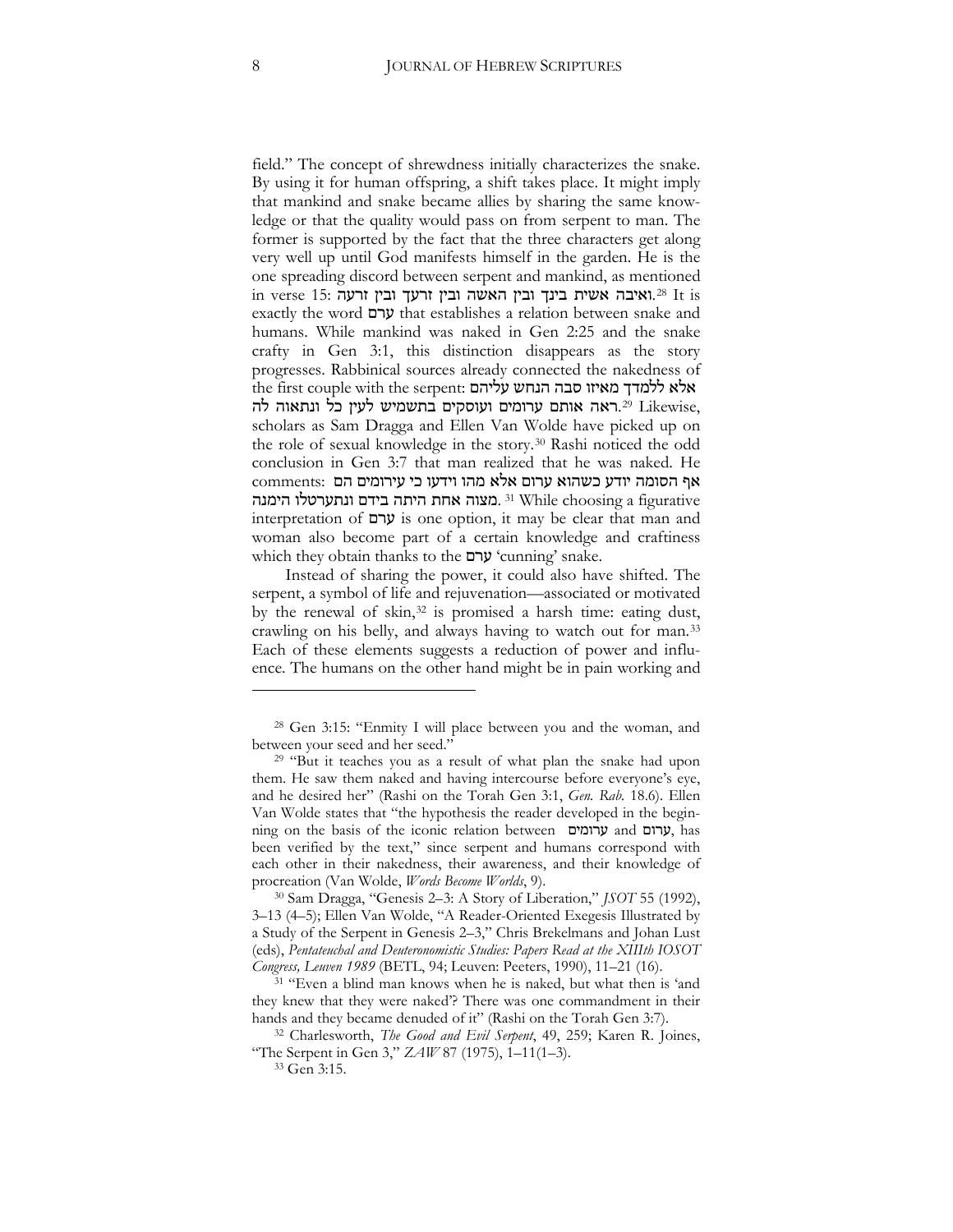bearing (Gen 3:16–19), but they will live on through their descendants, as can be read in both Gen 3:16, in which offspring is an-nounced, and Gen 3:20, an ode to the woman, the life giver.<sup>[34](#page-8-0)</sup> The procreative power, inherent to the knowledge which at first was the snake's, has clearly shifted to man.

#### *PARTIAL PARALLELISM*

Another option is to disregard the parallelism snake-poison versus human-crafty by connecting both as vocatives/appositions to the snake.

He shall hurt you, O poisonous one

And you shall hurt him, O crafty one

After all, God is addressing the snake in a second person. A vocative is a logical and proper way to underscore this. Elsewhere in the Hebrew Bible vocatives are used when characters engage in a conversation, with a human (e.g. in 2 Sam 14:4 הושעה המלך, "help,  $\overline{O}$  king") or even with heaven and earth (e.g. רנו שמים וגילי ארץ, "shout with joy, O heaven, and exalt, O earth" in Isa 49:13)

Moreover, both epithets can describe the snake. The poisonous interpretation has been discussed before.[35](#page-8-1) Crafty is a fitting term to depict the serpent since that is the first word connected with him— $\mathcal{Y}$ —and it resonates throughout the story.

Although many scholars have disregarded any symbolic con-notation of the snake,<sup>[36](#page-8-2)</sup> the serpent was a loaded image in the an-cient Near East<sup>[37](#page-8-3)</sup> which would have evoked certain elements by at

<sup>35</sup> See full parallelism.

 $\overline{a}$ 

<span id="page-8-2"></span><span id="page-8-1"></span><sup>36</sup> Nahum Sarna, *Understanding Genesis. The Heritage of Biblical Israel* (New York: Schocken Books, 1966), 26; De Villiers, "Why on Earth?," 633; Sawyer, "The Image of God," 66–67.

<span id="page-8-0"></span><sup>&</sup>lt;sup>34</sup> בעצב תלדי בנים, "in pain you will bear children" (Gen 3:16); Gen יוקרא האדם שם אשתו חוה כי הוא היתה אם כל חי, "and the man called the name of his wife Liv, for she is the mother of all living" (Gen 3:20). Scholars, such as Claus Westermann and John Skinner, reject the position of verse 20 in the current story, arguing that there is no point in calling the woman a mother unless a birth is mentioned. Therefore, they think the verse belongs either just in front or after Gen 4:1 in which Cain is born (see Claus Westermann, *Genesis I* [BKAT, 1.1; Neukircherer: Neukircherer Verlag, 1999] 364–65] John Skinner. *A Critical and Exegetical Commentary on Genesis* [ICC] Edinburgh: T&T Clark, 1930] 85–87). The current reading, however, supports the position of the name giving in Gen 3:20, forming the climax of the power shift and the affirmation of the newly required knowledge of men. On the power of procreation see also Van Wolde, *Words Become Worlds*, 10–11.

<span id="page-8-3"></span><sup>&</sup>lt;sup>37</sup> Charlesworth, *The Good and Evil Serpent*, Le Grande Davies, "Serpent Imagery in Ancient Israel: the Relationship between the Literature and the Physical Remains," (PhD diss., Utah, 1986); Joines, "The Serpent in Gen 3," 1–11] Karen R. Joines, *Serpent Symbolism in the Old Testament* (Haddon-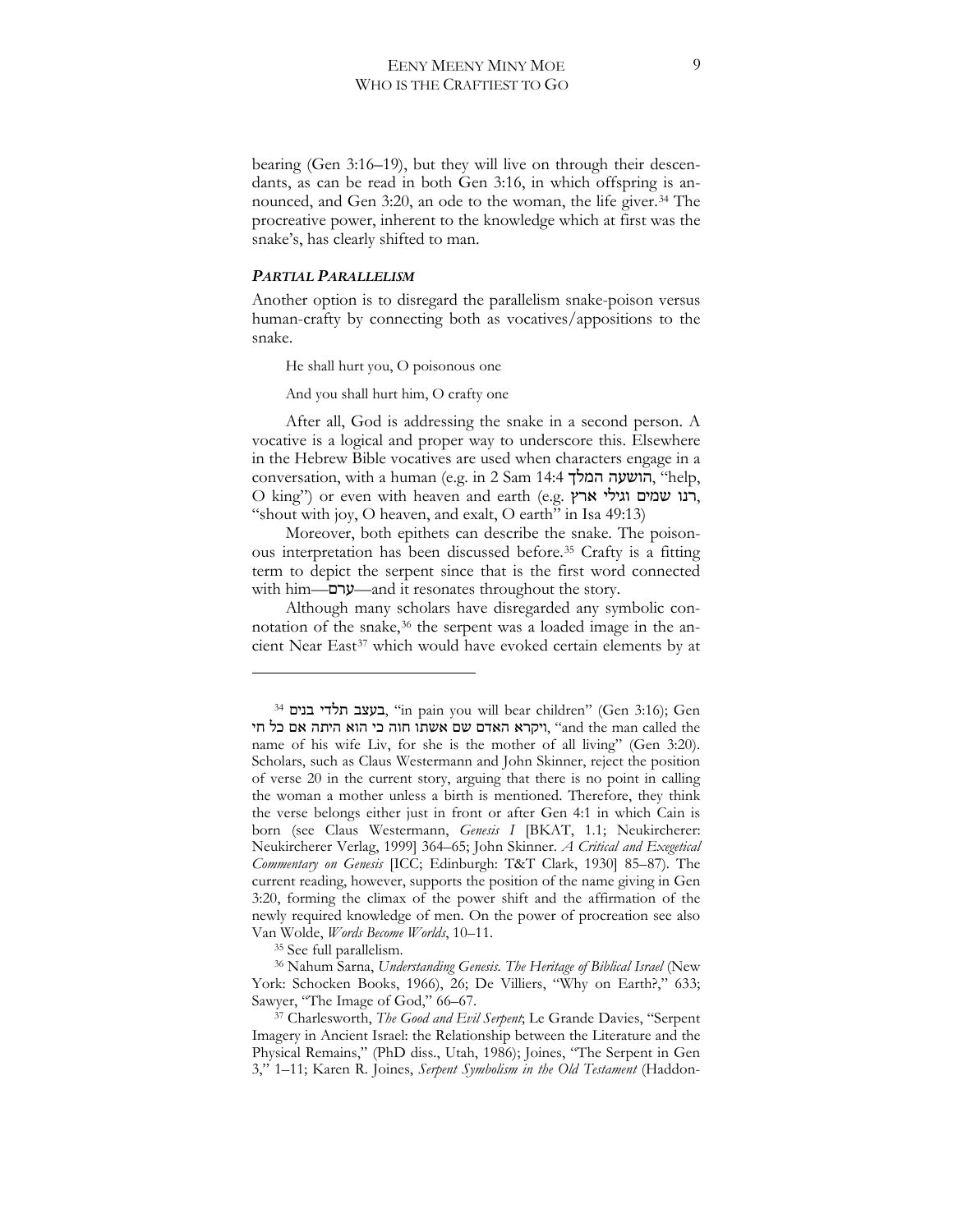least some of the readers/listeners. James Charlesworth has outlined many positive and negative aspects of the reptile, stressing its duality and revising the distorted idea that a snake must represent evil and evil only. Its power has also been attested in ancient Near Eastern iconography, more often than not fulfilling a positive role.[38](#page-9-0) One has found such serpentine images and *realia* in Palestine as well.[39](#page-9-1) These findings show us that the Israelites did not live in isolation and probably were well aware of their surroundings, the cults that existed there, and the imagery they used.

The duality of the snake as a symbol is in Genesis 3 countered by the use of ambiguous structure and vocabulary. Whether the audience actually would have seen the animal as a representative of other gods or other politics, as has been suggested by some scholars, is debatable. [40](#page-9-2) The same applies to the opposite position that the serpent here introduced is indeed demythologized and denuded

<span id="page-9-2"></span><sup>40</sup> As political symbol see Charlesworth, *The Good and Evil Serpent*, 288– 89; Holter, "The Serpent in Eden," 106-12; De Villiers, "Why on Earth?" 637] Terje Stordalen, "Man, Soil, Garden: Basic Plot in Genesis 2–3 Reconsidered," *JSOT* 53 (1992), 3-26 (3); Manfred Görg, "Das Wort zur Schlange (Gen 3,14f): Gedanken zum sogenannten Protoevangelium," *BN* 19 (1982), 121–40, esp. 131–39] Joel Rosenberg, *King and Kin: Political Allegory in the Hebrew Bible* (Bloomington: Indiana University Press, 1985), 189–99. As a religious symbol see Holter, "The Serpent in Eden," 107; Nahum Sarna, *JPS Torah Commentary on Genesis* (Philadelphia: Jewish Publication Society of America, 1989), 27; Hayward, "Guarding Head and Heel," 34; Dragga, "Genesis 2-3," 6-7; Wenham, *Genesis 1-15*, 73; Richard Averbeck, "Ancient Near Eastern Mythography as It Relates to Historiography in the Hebrew Bible: Genesis 3 and the Cosmic Battle," James Hoffmeier and Alan Millard (eds), *The Future of Biblical Archaeology: Reassessing Methodologies and Assumptions* (Grand Rapids, Mich.: Eerdmans, 2004), 328-56 (351); Charlesworth, *The Good and Evil Serpent*, 314. Most often Egypt and Ugarit are mentioned as possible adversaries incorporated in the snake. The former is mainly linked to a political reading connected with the reign of Solomon and his open internationalism. On a broader scale the snake has been taken as a symbol for any political enemy of Israel. Politics of another kind occur in Rosenberg's interpretation, in which the own species is preferred over the animal companion represented by the snake. He transposes this conflict to the theme of "generational continuity, a delicate condition requiring both harmony between parents and children and harmony between siblings" and suggests an allegorical relationship between Genesis and the Davidic stories (Joel Rosenberg, "The Garden Story Forward and Backward, The Non-Narrative Dimension of Gen. 2–3," *Prooftexts* 1 [1981], 1–27 [7–8, 19]] Rosenberg, *King and Kin*).

<u>.</u>

field, N.J.: Haddonfield House, 1974); Othman Keel and Silvia Schroer, *Schöpfung – Biblische Theologien im Kontext altorientalischen Religionen* (Göttingen: Vandenhoeck & Ruprecht, 2002), passim.

<sup>38</sup> Charlesworth, *The Good and Evil Serpent*, 58–124, 196–268.

<span id="page-9-1"></span><span id="page-9-0"></span><sup>&</sup>lt;sup>39</sup> Charlesworth, *The Good and Evil Serpent*, 122-124; Joines, Serpent *Symbolism in the Old Testament*, 1, 20, 98–99.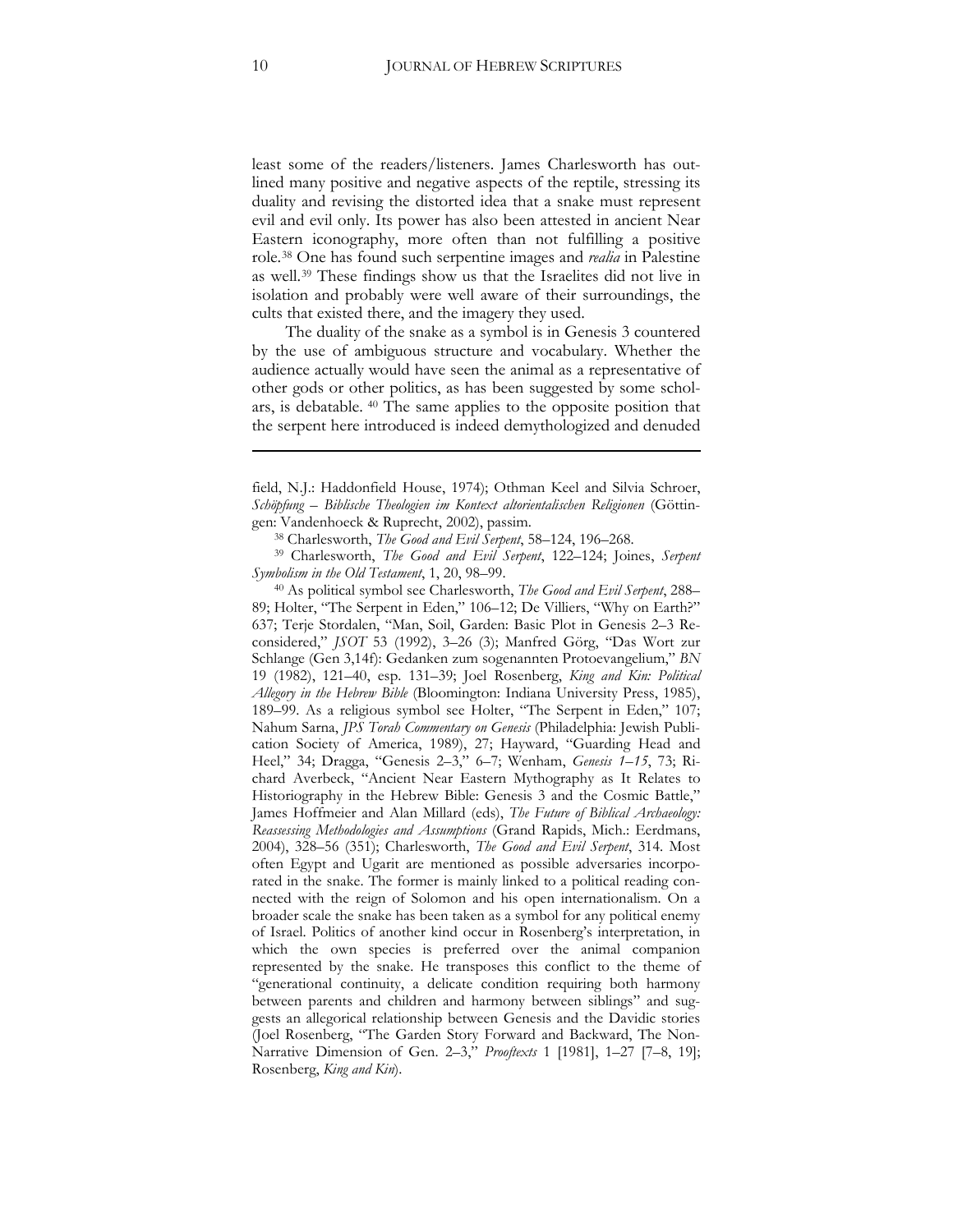from any connotative power whatsoever.<sup>[41](#page-10-0)</sup> What is clear is that, when God utters the curse in 3:15b, the snake looses at least his peaceful cohabitation with humans and his upright position both literal and figurative. By revealing his true nature, i.e., a carrier of knowledge,[42](#page-10-1) he is stripped of part of his very being. In language, however, he remains  $y$ .

A side note can be made about the relation between the snake and  $\mu$ קב as heel. Iconography shows that the snake often is portrayed with legs.[43](#page-10-2) Especially in Jewish sources, it is stated explicitly that the animal's legs/feet are cut off as part of God's intervention in Genesis 3.[44](#page-10-3) Also in Isa 6:2 one talks about a legged snake.[45](#page-10-4) This implies that the serpent would have had a heel as well, as such being very similar to mankind.<sup>[46](#page-10-5)</sup> The use of the word **עקב** in connection with the snake would then create a sarcastic undertone as if God would want to remind his interlocutor that he has deprived him not only of his craftiness, but also of his feet.

#### **FUNCTION**

 $\overline{a}$ 

Previous research has overemphasized the role of the snake as true incarnation of evil.[47](#page-10-6) By using deceitful language, he tricked mankind into breaking the rules. The snake questioned God's commandment, playing on the "בל עץ, "any tree" or "every tree," and engaging the woman in a dialogue that would arouse her interest in the tree.[48](#page-10-7) Nobody seems to have noticed that God's answer to the snake in 3:15 is of a similar craftiness. The only issue discussed is

<span id="page-10-4"></span><sup>45</sup> Isa 6:2: -'=< %+ -'61) << -'61) << #+ +3// -'/3 -'6:< יכסה פניו ובשתים יכסה רגליו ובשתים יעופף, "Seraphim stood above him, each six wings, with two he covered his face, with two he covered his feet, with two he flew away."

<sup>46</sup> Charlesworth, *The Good and Evil Serpent*, 312–13.

<span id="page-10-7"></span><span id="page-10-6"></span><span id="page-10-5"></span><sup>47</sup> Moberly, "Did the Serpent Get it Right?"13] Charlesworth, *The Good*  and Evil Serpent, 32f., 438; David Cassel, "Patristic and Rabbinic Interpretations of Genesis 3 – A Case Study in Contrasts," *Studia Patristica* 39 (2006), 203-11 (206-07); Van Wolde, "A Reader-Oriented Exegesis," 15.

<sup>48</sup> Charlesworth, *The Good and Evil Serpent*, 291–92.

<sup>41</sup> See note 37.

<span id="page-10-1"></span><span id="page-10-0"></span><sup>42</sup> On the relation between the snake and wisdom see Charlesworth, *The Good and Evil Serpent*, 246–47; 314; Joines, "The Serpent in Gen 3," 4– 8.

<span id="page-10-2"></span><sup>&</sup>lt;sup>43</sup> Charlesworth, *The Good and Evil Serpent*, 87-88; Hayward, "Guarding Head and Heel," 21.

<span id="page-10-3"></span><sup>&</sup>lt;sup>44</sup> Josephus. *Ant.* 1.50: ποδῶν τε αὐτὸν ἀποστερήσας, "And when he had deprived him of the use of his feet"; Rashi on the Torah Gen 3:14: רגלים היו לו ונקצצו, "He had feet and they were cut off"; Tg. Ps.-J. 3:14: על מעך תהי מטייל וריגלך יתקצצון, "Upon your belly you will be walking, and your feet will be cut off"; Gen. Rab. 20:5: בשעה שאמר לו גחונך תלך, ירדו מלאכי השרת וקצצו ידיו ורגליו, "At the moment when the Holy One Blessed is He said to him: 'Upon your belly you will go,' ministering angels descended and they cut off his hands and his feet."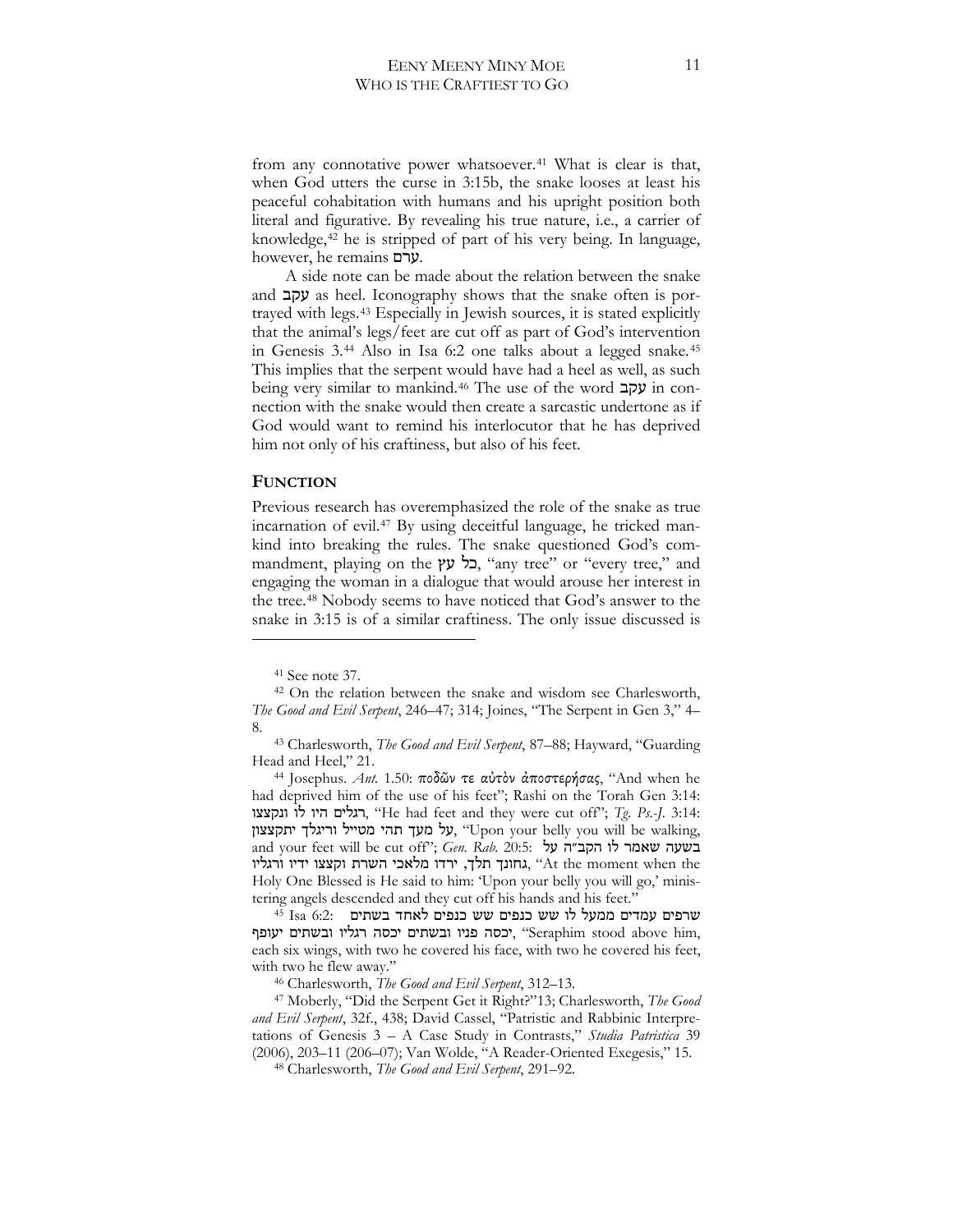how to solve the paradox of a truth speaking serpent and a lying God. Indeed, the snake was right: man and woman did not die when they ate from the fruit, even though God had said so.[49](#page-11-0) This brought exegetes to introduce new readings of the terms  $\Box$  and =#/. Mankind would not die at the very moment they ate, but they would later on as they had no longer access to the tree of life, once expelled from the garden.<sup>[50](#page-11-1)</sup> Thus, both God and the snake were right. A second option was to interpret 'to die' in terms of immortality through descendents rather than immortality *an sich*.[51](#page-11-2)

Regarding language and story, however, there is no point in asking who was right and who got it wrong. The snake, by using ambiguous language, lives up to the expectations as introduced by the qualifier  $\psi$ . In what follows, ambiguity becomes a leading element. When God finally makes his entrance in the garden, he fights the snake with his own tools. Instead of answering him in plain language and using semantics only to make his point, he primarily relies on the form to get his message across. The divine character multiplies the ambiguity which has been introduced by the snake. As such, he excels the serpent at the verbal level. In consequence, he replaces the snake as craftiest in the story and surpasses any power the snake would have had.<sup>[52](#page-11-3)</sup>

Notice that the suggested function is valid whether the snake is God's adversary, in the range of the devil,<sup>[53](#page-11-4)</sup> a political enemy of Israel,[54](#page-11-5) a (rivalling) god of a surrounding culture,[55](#page-11-6) or whether he is an ally, protecting God's position<sup>[56](#page-11-7)</sup> and serving as his messenger.[57](#page-11-4)

ומעץ הדעת טוב ורע לא תאכל ממנו כי ביום אכלך ממנו מות תמות <sup>49</sup>

<span id="page-11-1"></span><span id="page-11-0"></span><sup>&</sup>quot;And from the tree of the knowledge of good and evil you shall not eat from it, for on the day that you shall eat from it, you will surely die" (Gen 2:17).

<sup>50</sup> Charlesworth, *The Good and Evil Serpent*, 310.

<span id="page-11-2"></span><sup>&</sup>lt;sup>51</sup> Dragga, "Genesis 2-3," 7-8; Moberly, "Did the Serpent Get it Right?" 13; Van Wolde, *Words Become Worlds*, 9–10; De Villiers, "Why on Earth?," 634.

<span id="page-11-3"></span><sup>52</sup> Dragga has argued the opposite: "And whereas the serpent's words prove sufficient to protect the tree of life, Yahweh's words fail to guard the tree of knowledge. This exhibition of Yahweh's verbal impotence obviously diminishes the punitive power of the Gen. 3.14–19 monologue." By isolating the ambiguity instead of seeing it as a tool that has been used throughout the story, Dragga overlooked the power of it. Unable to solve the fact that God had lied (which is irrelevant *in se*), he concluded that the divine character is rather powerless in this episode (Dragga, "Genesis 2–3," 9–10).

<sup>53</sup> Waltke, *Genesis*, 90.

<sup>54</sup> See note 40.

<sup>55</sup> See note 40.

<span id="page-11-7"></span><span id="page-11-6"></span><span id="page-11-5"></span><span id="page-11-4"></span><sup>&</sup>lt;sup>56</sup> Charlesworth, *The Good and Evil Serpent*, 83, 437-38; Stratton, *Out of Eden*, 138–39. In the Hebrew Bible see also the role of the serpent in Ex 4:2–5; 7:8–12 (snake rod of Moses swallows the snake rods of the Egyp-